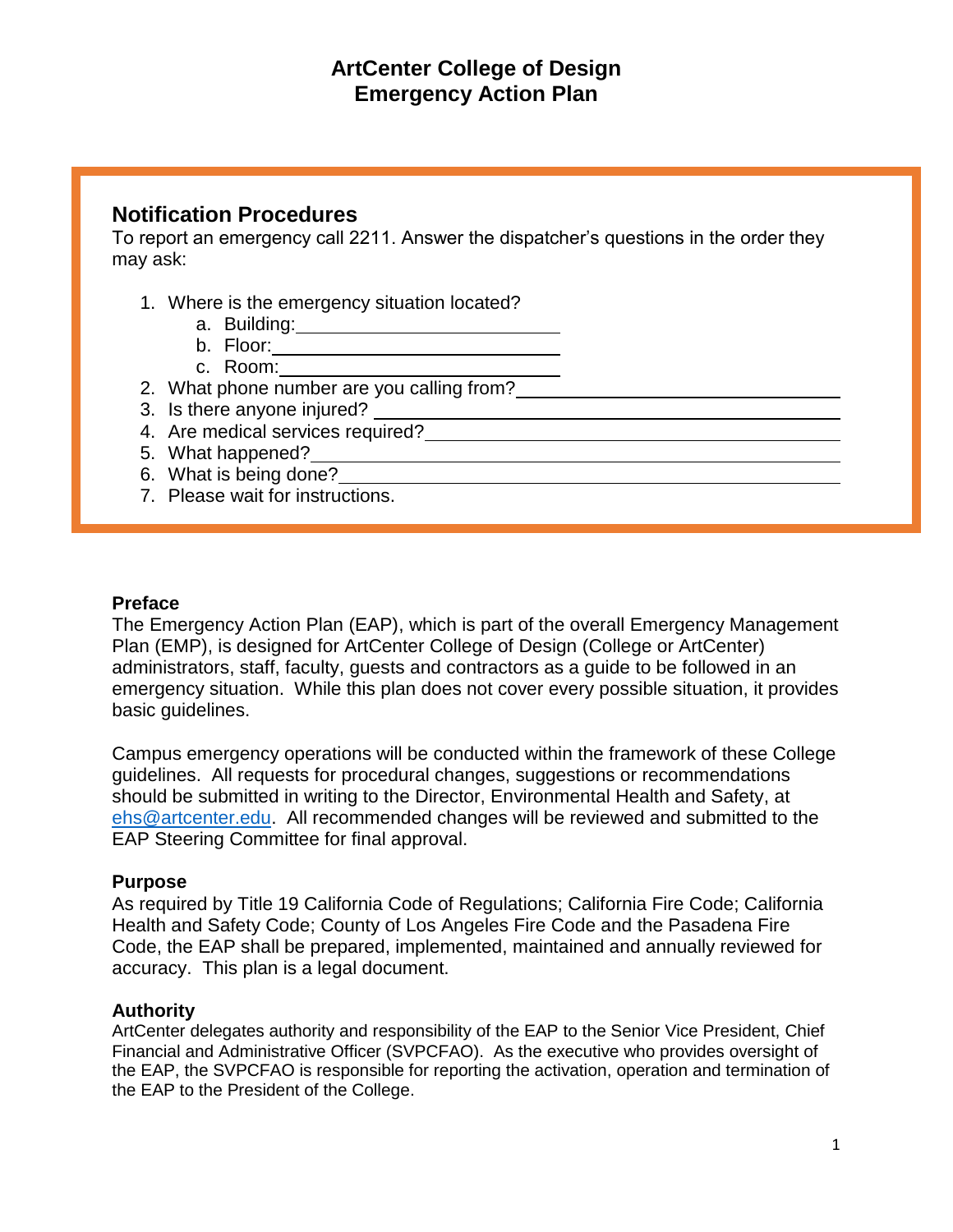The EAP Steering Committee consists of the following: Vice President, Marketing and Communications (VPMC); Vice President, Human Resources (VPHR); Vice President, Facilities and Campus Planning (VPFCP); Vice President, Information Technology (VPIT); Associate Vice President, Human Resources (AVPHR); Director, Campus Security (DCS); Director, Facilities (DF); Director Campus Planning (DCP); Manager, Facilities (MF) and the Director, Environmental Health and Safety (DEHS).

### **Implementation**

There are many types of emergencies that may result in the implementation of this plan. These include natural and manmade events. Specific examples are described below: Since an emergency often occurs suddenly and without warning, these categories are designed to be flexible in order to accommodate response contingencies of varying magnitude.

| <b>Emergency Event Categorization</b> |                |                                                                                                                                                                                                                                                                                                                                                                                             |
|---------------------------------------|----------------|---------------------------------------------------------------------------------------------------------------------------------------------------------------------------------------------------------------------------------------------------------------------------------------------------------------------------------------------------------------------------------------------|
| Level 3                               | <b>Highest</b> | This level of severity is declared if the operational interruption is<br>estimated to be more than 72 hours and the President and<br>SVPCFAO declares a campus state of emergency. Depending on<br>the recovery time, critical functions and operations may be<br>recovered at an alternate site. Examples include the following:<br>natural disasters, terrorism, structure failures, etc. |
| Level 2                               | <b>Mid</b>     | This level of severity is declared if the operational interruption is<br>estimated to be more than 24 hours and less than 72 hours.<br>Examples include the following: fires, power outages, etc.                                                                                                                                                                                           |
| Level 1                               | <b>Lowest</b>  | This level of severity is declared if the operational interruption is<br>estimated to be 24 hours or less and there is no modification to the<br>scheduled workload of unaffected functions and operations.<br>Examples include the following: assaults, workplace violence, and<br>small fires.                                                                                            |

## **Assumptions**

The EAP is designed based on the following assumptions:

- An emergency or disaster may occur at any time of the day or night, weekend or holiday with little or no advance warning.
- The progress of events in an emergency is not predictable and, therefore, plans will serve as a guide and checklist, and may require "real-time" modification in order to meet the requirements of the emergency.
- An emergency may be declared if information indicates that such a condition is developing or is probable.
- Regional emergencies may affect residents in the geographical location of the campuses, thus city or state emergency services may not be immediately available to assist with an emergency on campus.
- Regional emergencies may also cause the following events to occur: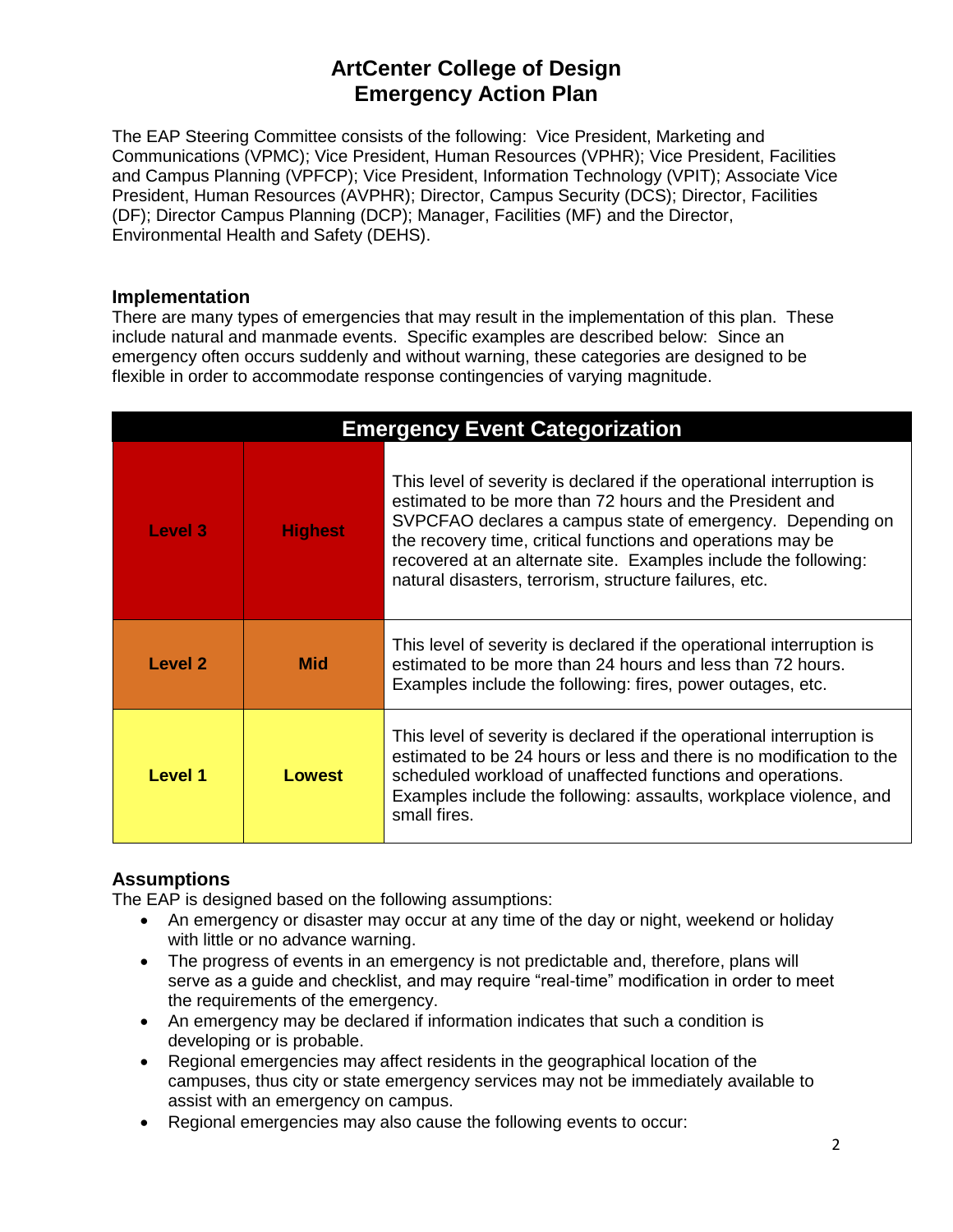o Utilities such as electricity, gas, water, sewer and basic communication (landlines and mobile phone service systems) may not be available.

### **Declaration of Campus State of Emergency**

The authority to declare a campus state of emergency rests with the President of the College or designee (appointed by the President). A Level 2 may result in a declaration; all Level 3 incidents will result in a declaration.

- When the President or designee makes this declaration, only persons authorized by the College administration will be allowed on campus.
- Persons who do not have urgent business on campus will be asked to leave the premises. Unauthorized persons remaining on campus may be subject to arrest in accordance with the law.

### **Chain of Command**

The SVPCFAO will be responsible for communicating the event to the College's Executive Cabinet.

The chain of command assignment for Incident Commander (IC) on scene is as follows:

- Vice President, Facilities and Campus Planning
- Director, Campus Security
- Director, Facilities
- Manager, Facilities
- Director, Environmental Health and Safety

In the event that any individual in the chain of command cannot be reached or is incapacitated, the next person in the chain of command will assume responsibility until their supervisor is contacted. Instructions following an evacuation or an emergency will be based on the type and scale of the emergency as determined by the IC and the Emergency Management Team (EMT).

The IC is responsible for notifying and coordinating the efforts of the police and fire departments, activating the Emergency Response Team (ERT), ensuring buildings and campuses are evacuated safely; and notify the police and fire departments of anyone needing assistance.

The EMT consists of: VPMC, VPFCP; Director, Campus Planning (DCP); DEHS; DCS; DF; MF; Manager of Auxiliary Services (MAS); and Director of Network Services (DNS).

The EMT will make an initial assessment of the emergency in order to determine the plan of action. When necessary, EMT will activate the Incident Assessment Team (IAT) to conduct further investigation of buildings, equipment, infrastructure, fiber optics, etc.

The IAT consists of: VPFCP, DCP, DF, MF, DNS, DCS, and DEHS. The IAT will complete a Damage Assessment Report (DAR) and submit to the EMT for further evaluation.

The Fire Safety Director (FSD) position will be assigned by the on-site IC. The FSD will be the on-site liaison between the IC and the Fire Department (FD).

The ERT consists of Campus Security, Facilities and evacuation coordinators.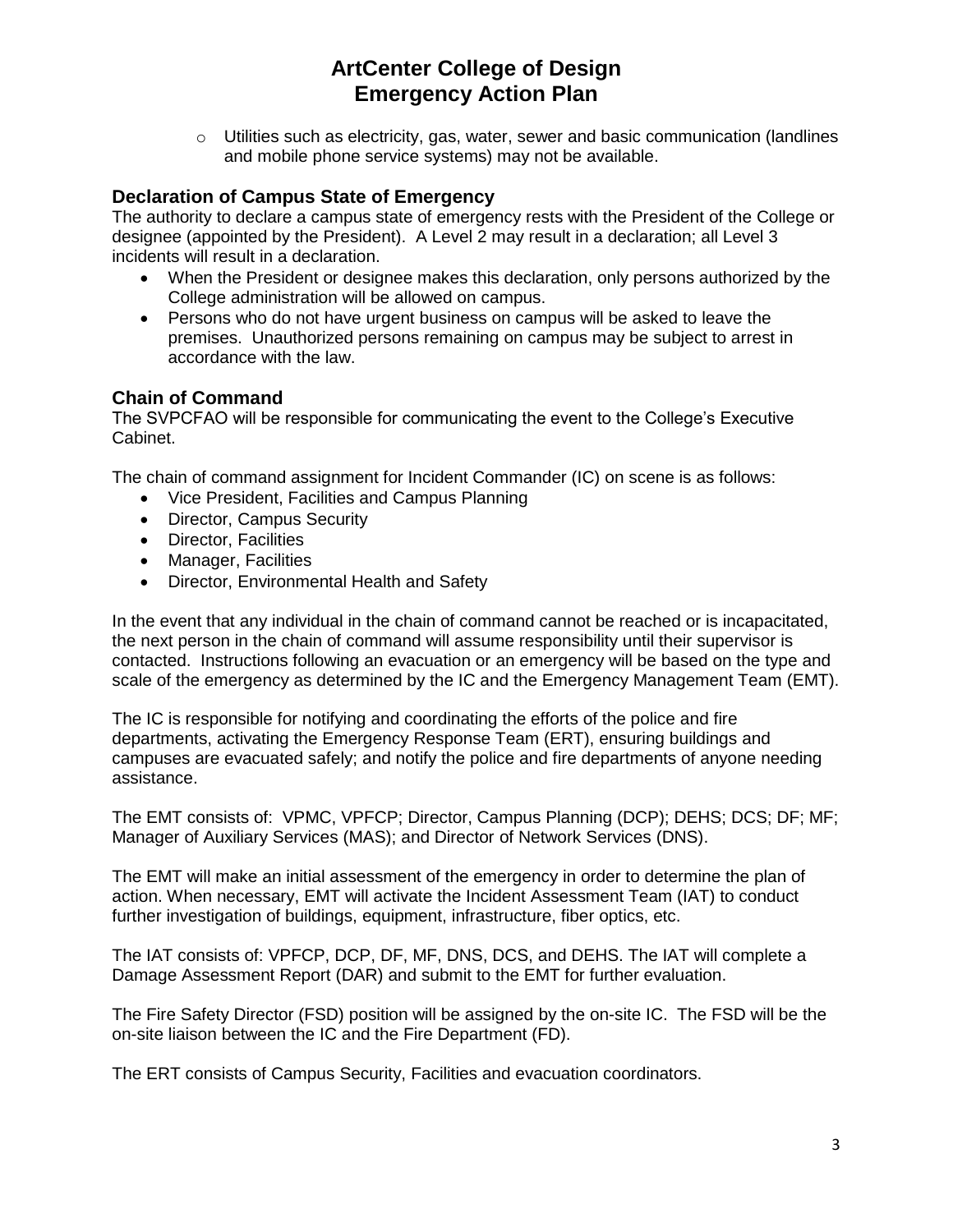## **Roles and Responsibilities**

The ERT is responsible for the following:

- Know the physical layout of the floor, office and classroom areas.
- Know the location of the nearest stair exit, alternate stair exit and the direct route to each.
- Know the location of first aid kits and disaster supplies.
- Know the names and work locations of persons with disabilities. Assign an employee to the disabled to assist them during an emergency.
- Know emergency telephone numbers and procedures.
- Know how to assume control, maintain calm and prevent panic.
- Instruct students, faculty and staff in their emergency roles.
- Know how to notify the Fire Department of the location of disabled persons.
- Know the meeting place in the suite to meet during an emergency.
- Know the location of the Emergency Assembly areas for each building.

General emergency tasks to be assigned:

- **Search the area:** always work in pairs and search all work areas, break rooms, copy rooms, conference rooms, rest rooms, classrooms and studios to confirm that everyone heard the fire alarm and is beginning to evacuate. Be certain that no one is left on the floor. Close and mark all doors as you proceed to clear. Once the area is deemed empty, the entire team will exit the area together.
- **Elevator lobby:** Assume a position in front of the elevator to direct people away from the elevator and to the exit stairs. Block elevator vestibules with caution tape. Bring all elevators to the ground floor.
- **Assist the Disabled:** If the disabled person is on the first floor, the ERT is responsible for assisting them out of the building and to the evacuation area. If they are on the second floor or higher, move them to a smoke-free enclosed stairwell. If they are able to go down stairs, wait for the stairs to clear and then proceed down. If unable to manage stairs, if possible, stay with the person in the stairwell and send runner down to the first floor to inform a firefighter or evacuation coordinator that an individual needs evacuation. Disabled persons unable to negotiate the stairs are to enter the stairwell once it is safe to do so and stay there for evacuation by the Fire Department. A firefighter will move the person down the stairs.

Employee and Student roles and responsibilities:

- Review and understand the emergency procedures.
- Know the most direct route to the nearest emergency exit and an alternate emergency exit.
- Leave the building when the alarm sounds.
- Do not use the elevators.
- Move to the Emergency Assembly area designated for your building.
- Do not smoke during an evacuation or in the Emergency Assembly area.
- In the event of an evacuation, notify an Emergency Evacuation Coordinator or the Fire Department of any missing co-workers or students.
- Never attempt to re-enter a building once it has been evacuated.
- Wait for further instructions.
- Never attempt to go to your vehicle or leave the premises during a fire alarm.
- Anyone who notices something of importance (i.e.: trapped person, a person who refuses to leave, injured person, etc.) should report to Emergency Responders.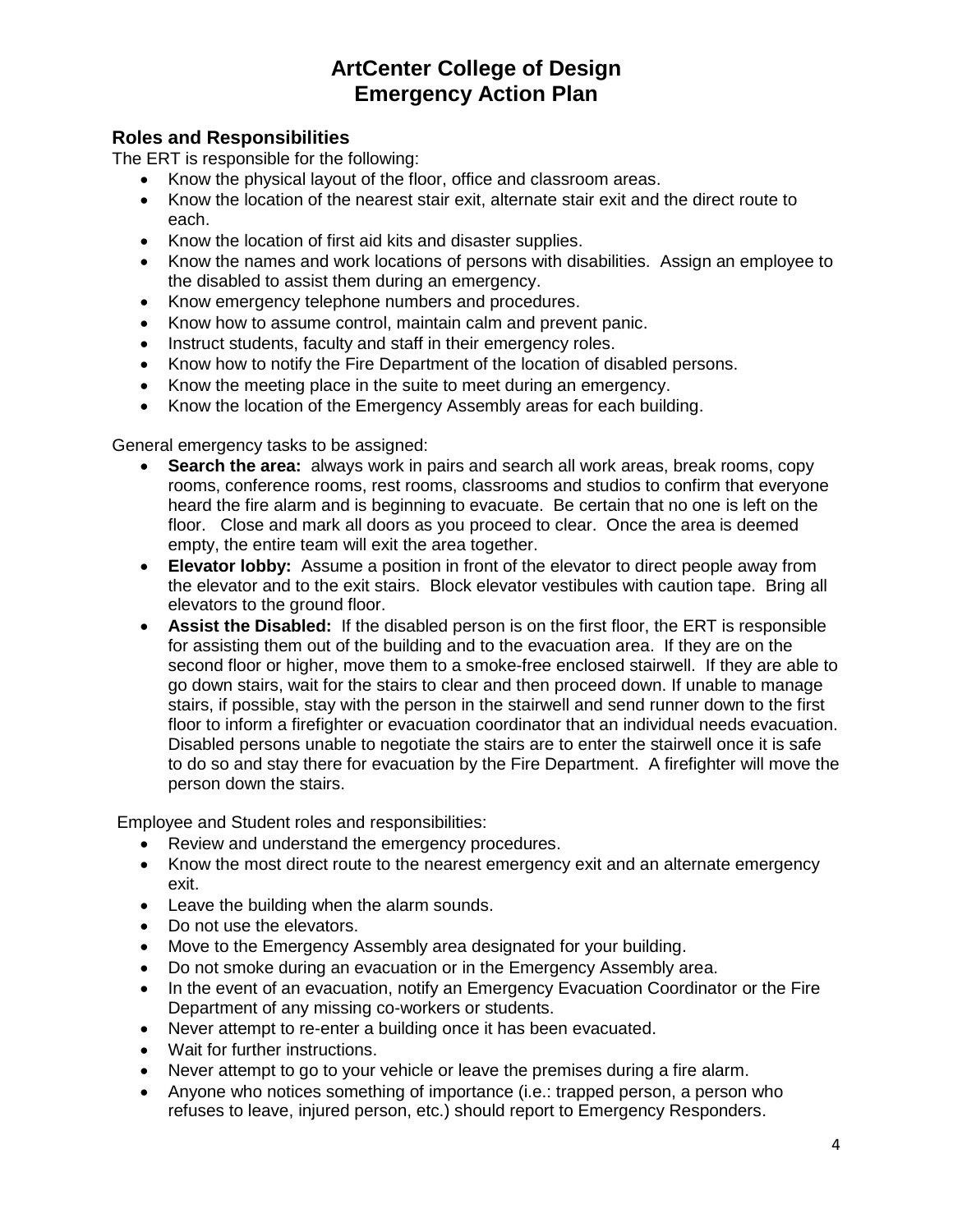# **Emergency Event Response**

## **Fire**

If you smell a Suspicious Smoke-like Odor, See Smoke or See Fire

- **Call Campus Security at ext. 2211 or 626-396-2211**
- Warn others in the immediate area.
- Use an extinguisher only if the fire is small and you are trained on how to use the extinguisher.
- Use caution when approaching a closed door. Carefully check for heat with the back of your hand by lightly touching the doorframe near the top. Then check the door handle. If it is hot, go to an alternate exit.
- Brace yourself and open the door slowly if it is cool to the touch. You may need to shut it quickly if you encounter flame or smoke.
- Enter the area carefully and close the door behind you if the room is filled with smoke. If the smoke is too intense, stay where you are.
- Drop to your hands and knees and keep your face near the floor whenever there is heavy smoke.
- Follow the wall to the nearest exit and leave the building if safe to do so.

 $\bullet$ 

## What to do if you are trapped in a building

- Stay calm.
- Try to go to a room or hallway that has an outside window and stay there. As an alternate find a room with a door and a phone.
- **Call Campus Security at ext. 2211 or 626-396-2211** and tell them exactly where you are, even if you see fire trucks.
- Stay where they can see you and wave something bright or light-colored to help attract their attention.
- To keep smoke out of your refuge area, use clothing, towels, newspapers, etc. to stuff the cracks around the door and cover the ventilators.
- Do Not Break a Window, this will bring more smoke into the space.
- Think Before You Act and be patient until help arrives. Rescue will take time, and rescuers will try to begin with those who are in the most immediate danger.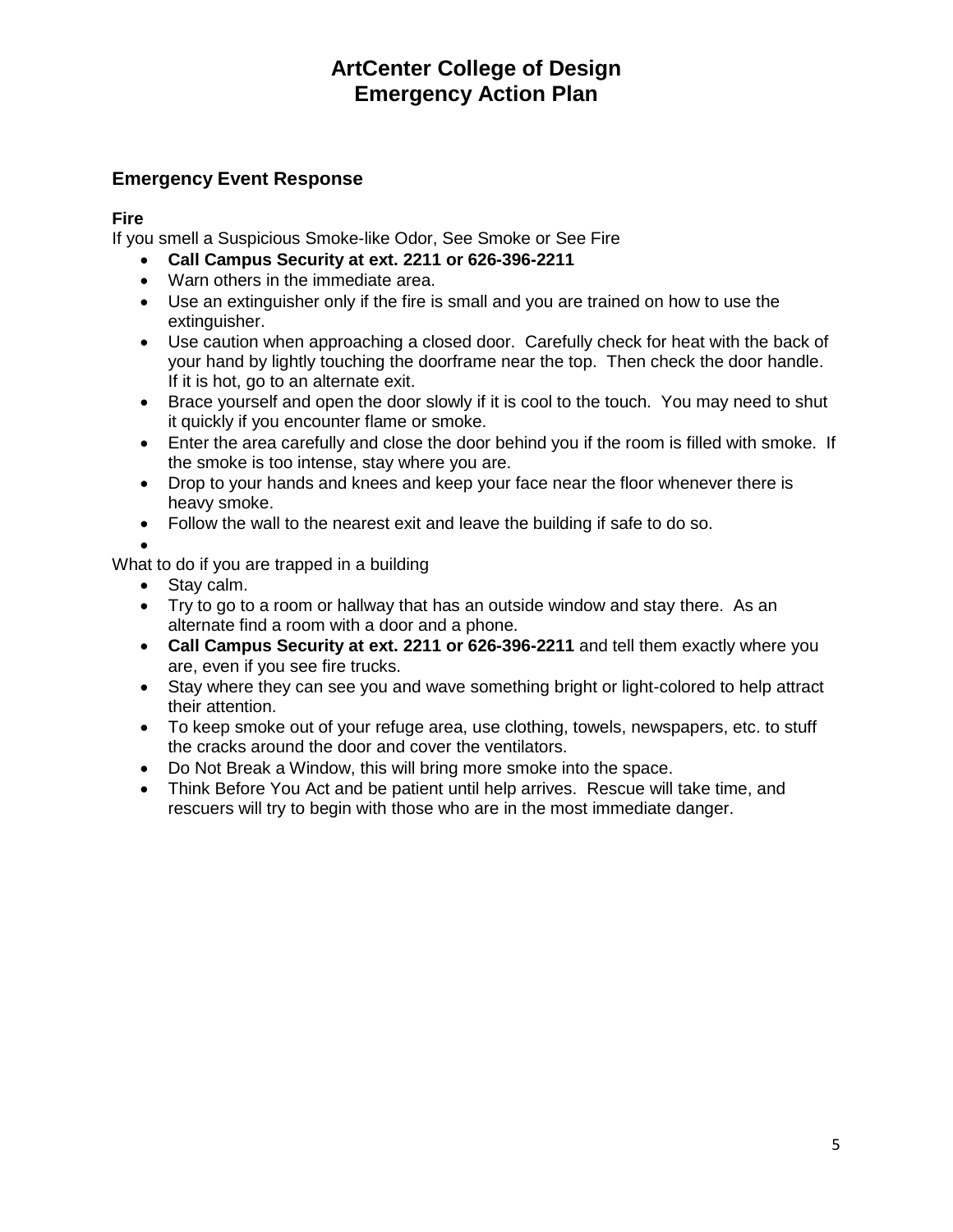

### **Earthquakes**

# **Protect Yourself During Earthquakes!**



- Stay calm.
- If indoors, stay there. Duck, cover, and hold under a hard surface like a desk of a table until the shaking stops.
- Face away from any windows.
- Stay clear of tall objects that may tilt and topple over.
- Stay in the building. Do Not Run Outside.
- If outdoors, get into an open area away from buildings, trees, and power lines.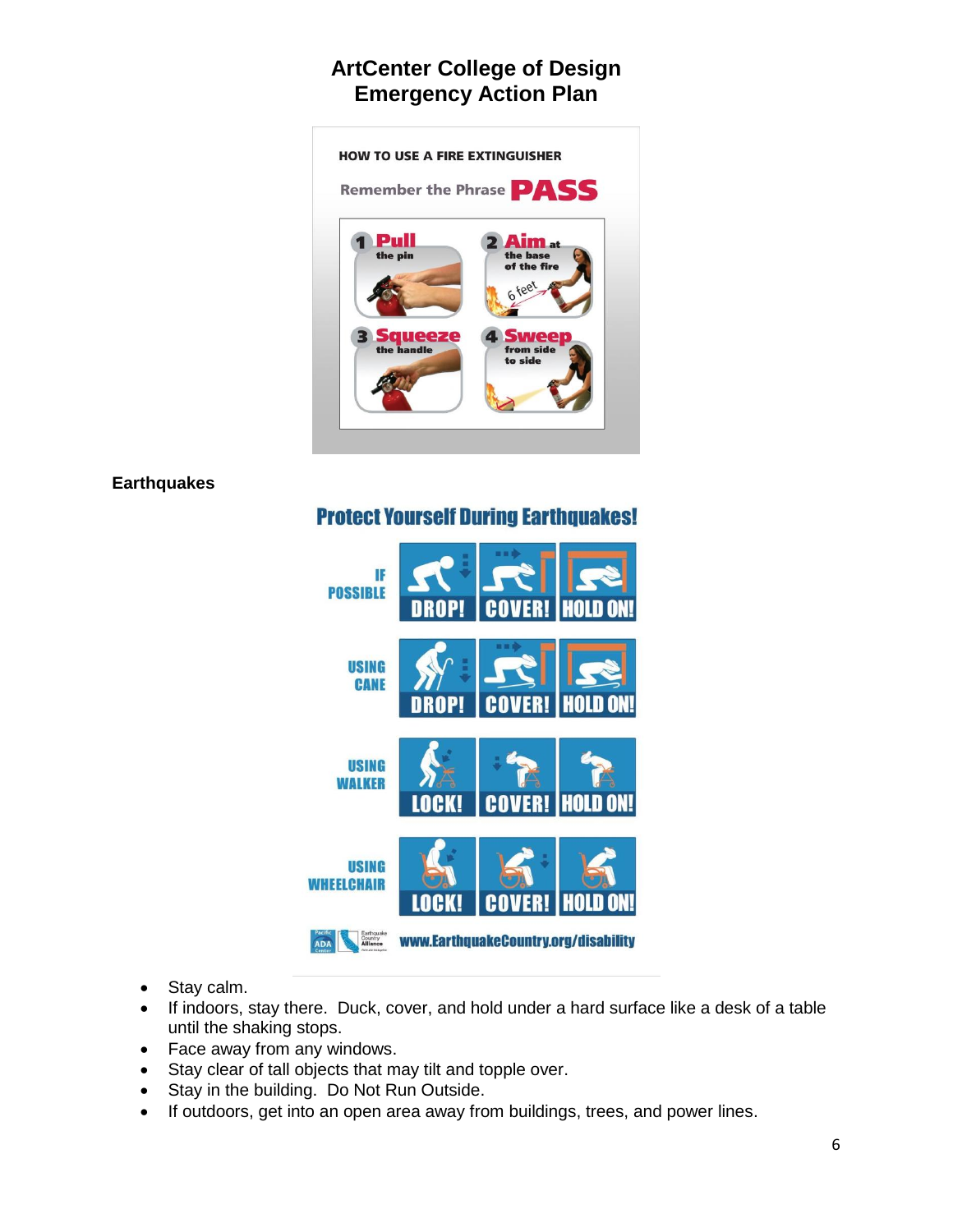- Remain calm and prepare for aftershocks. Make sure that you are OK.
- Check immediate area to ensure that you are safe.
- Initiate some light source like a flashlight or light as there may be a power outage.
- Gather the occupants of the suite or room, and determine if everyone is accounted for. Notify emergency responders if anyone is trapped or missing.
- Check for injuries and give first aid. Employees and students do not have a duty to come to the aid of a stricken person; however, you may voluntarily assist the victim to the degree that you are trained. If blood or other bodily fluids are present, wear gloves or use some form of protection.
- Provide a brief summary for your suite or room including the number of people injured or missing; gas or other odors, structural damage to windows, walls or ceilings, etc.; and any other pertinent information.
- Extinguish small fires if you are trained to do so.
- Use emergency exits to evacuate the building when safe or instructed to do so.

#### **Bomb Threat**

Upon receiving a bomb threat remain calm and try to retrieve the following information from the caller:

- What time will the bomb go off?
- Where is the bomb?
- What type of bomb is it?
- Why was the bomb planted?
- Who planted the bomb?
- What is the caller's name?

Note the following information:

- Time of the call
- Male or female caller
- Voice or accent
- Background noises
- Caller's emotion: calm, angry, crying, yelling, etc.

Upon hanging up:

- **Call Campus Security at ext. 2211 or 626-396-2211**
- Wait calmly for instructions from Campus Security, police, supervisor, etc.
- Do not mention call to anyone else to prevent panic and chaos

High-Level Threat or Suspicious Article Found

- **Call Campus Security at ext. 2211 or 626-396-2211**
- Do not pick up or remove the article
- Wait for authorities
- Keep persons away from the object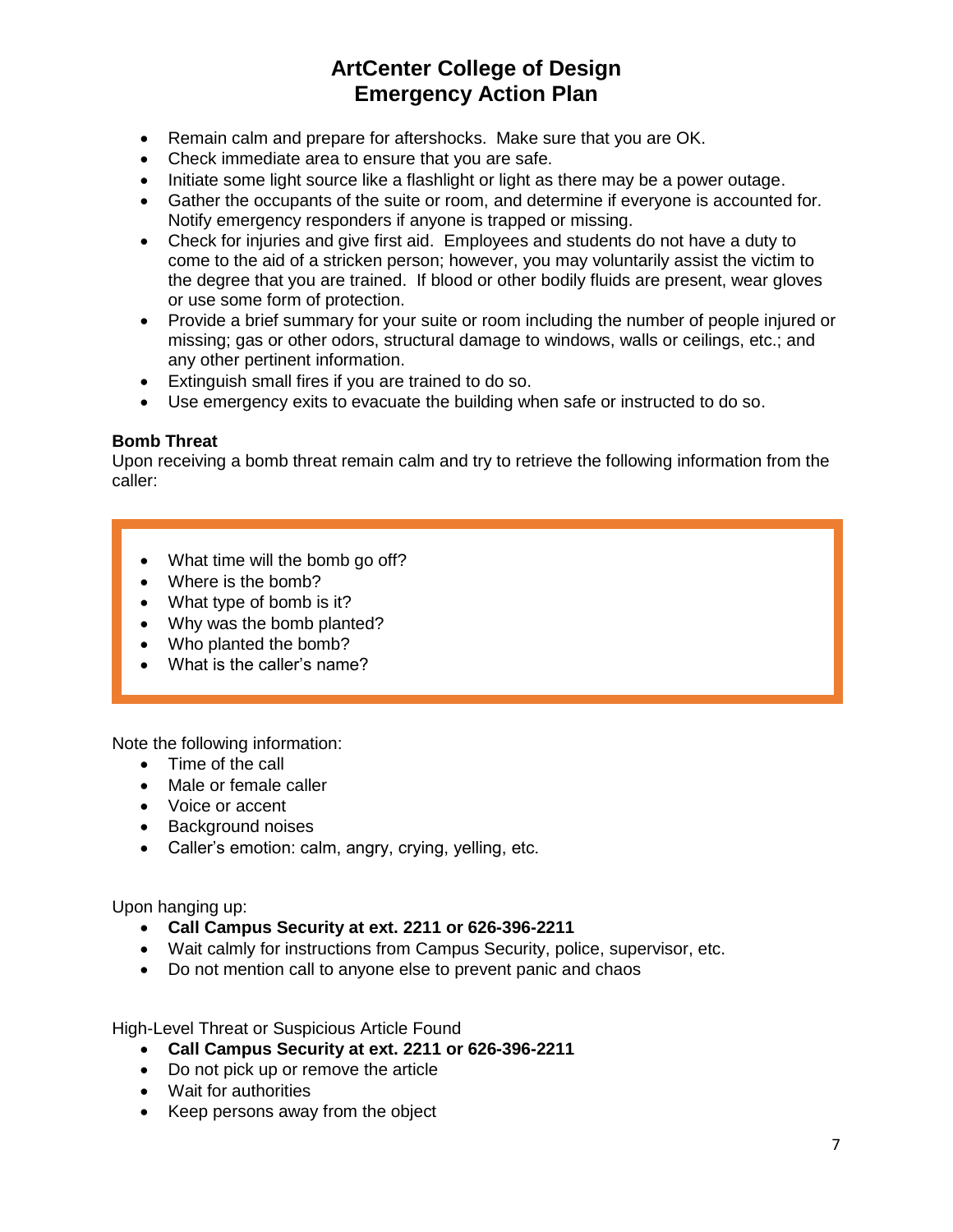#### **Hazardous Materials Release**

Upon receiving notification of chemical release, exposure hazards or seeing indications of a chemical spill immediately **notify Campus Security at ext. 2211** or **626-396-2211**



Indoor Release

- Evacuate the building and move to the building's emergency evacuation area upwind from the spill or release.
- Use exits leading away from the impacted release area.
- People suspected of being exposed to the chemical are to move to an emergency shower wash or isolated area for decontamination.
- Those exposed will receive medical attention and instructions for decontamination.
- Wait for further instructions from Campus Security or emergency responders
- **Always follow all safety procedures when working with hazardous materials. Refer to the label or the safety data sheet for additional information prior to use.**

Outdoor Release

- **Notify Campus Security at ext. 2211** or **626-396-2211**
- Remain calm.
- Shelter-in-place, and wait for instructions on best location to gather.
- Campus Security and Facilities will power-down ventilation and air circulating systems to prevent fumes, gasses or vapors from entering the building.
- Station Campus Security or an ERT member at each exit to notify those that want to leave of the hazard. Inform anyone leaving that they will not be allowed to come back into the building if they have been exposed to the release.
- Take actions to contain the hazard and neutralize if possible.
- Close interior and exterior doors and windows.
- Move people to the inner part of the building where there aren't any windows or exposure to the outside release.
- The rooms should have doors that are fairly effective at preventing airflow from the hallways, stuff fabric or paper into any cracks or crevices to secure and seal.
- Bathrooms are not a good option as their exhaust systems lead directly to the exterior of the building.
- Wait for further instructions from Campus Security or emergency responders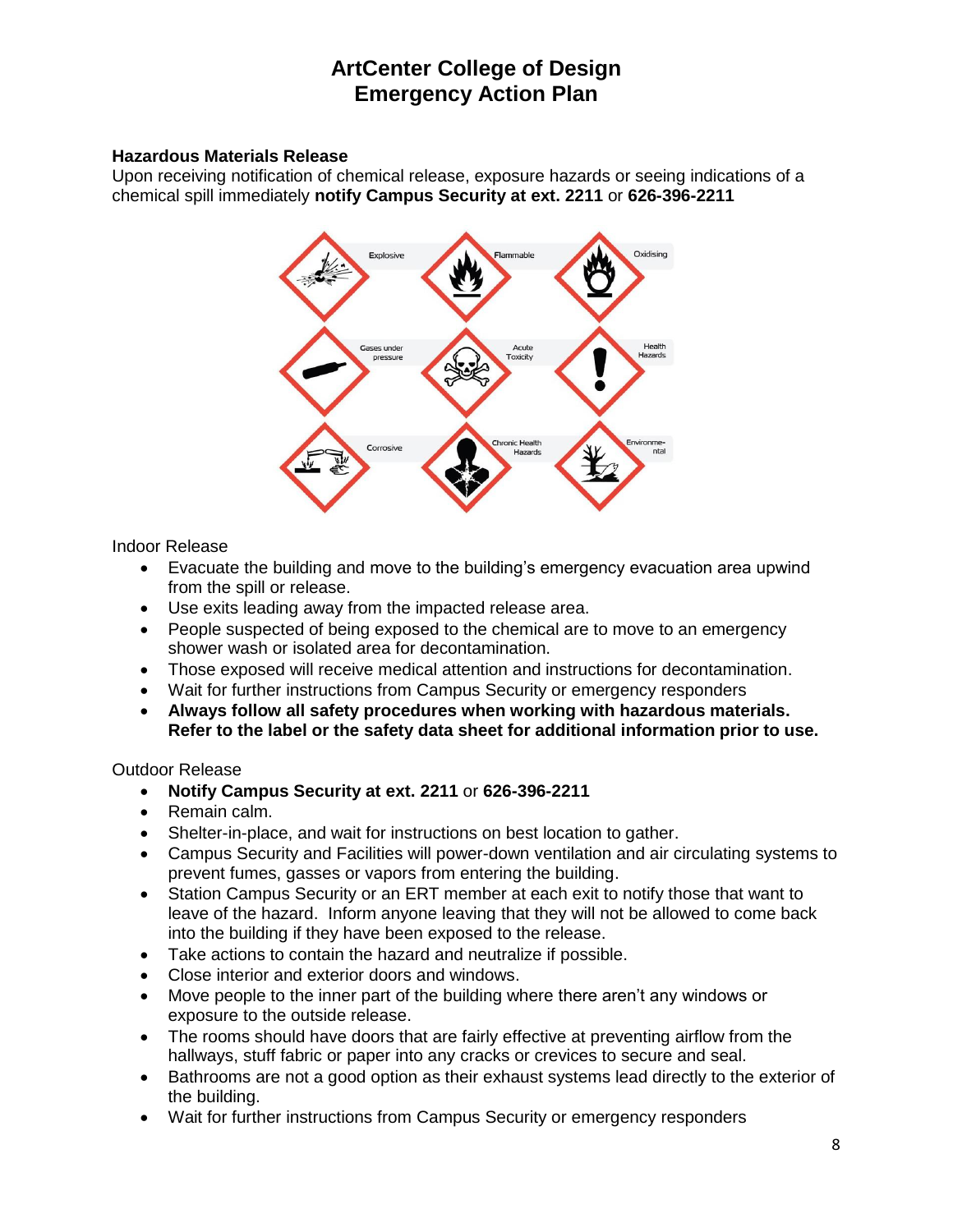#### **Violent Intruder or Active Shooter**

There are a few options on how to respond when an active shooter is in your vicinity. You must **EVALUATE THE SITUATION** and decide which option is best based on the current situation.



### Option 1: **EVACUATE (Run/Escape)**

- Use the closest and most direct route to exit the building. If that exit is not available choose the second closest
- Leave your belongings behind
- Keep your hands visible
- **Call 9-1-1 when it is safe to do so**
- **Call Campus Security at ext. 2211 or 626-396-2211**

### Option 2: **SHELTER-IN-PLACE (Hide)**

- Hide in an area out of the shooter's view
- Get under a desk, in a room without a window, and lock the door if possible.
- Block the entry to your hiding place, turn the lights off and lock the door if possible
- Silence your phone
- **Call 9-1-1 when it is safe to do so**
- **Call Campus Security at ext. 2211 or 626-396-2211**

### Option 3: **TAKE ACTION (Fight)**

- Use as a last resort and only if your life is in imminent danger
- Attempt to incapacitate the shooter
- Act with physical aggression or throw items at the active shooter
- **Call 9-1-1 when it is safe to do so**
- **Call Campus Security at ext. 2211 or 626-396-2211**

When Law Enforcement Arrives

- Remain calm and follow instructions
- Put down any items in your hands including bags, jackets, purses, etc.
- Keep hands visible, raise hands and spread fingers
- Avoid quick movements, yelling, pointing, screaming
- Clear the area, do not linger or ask questions